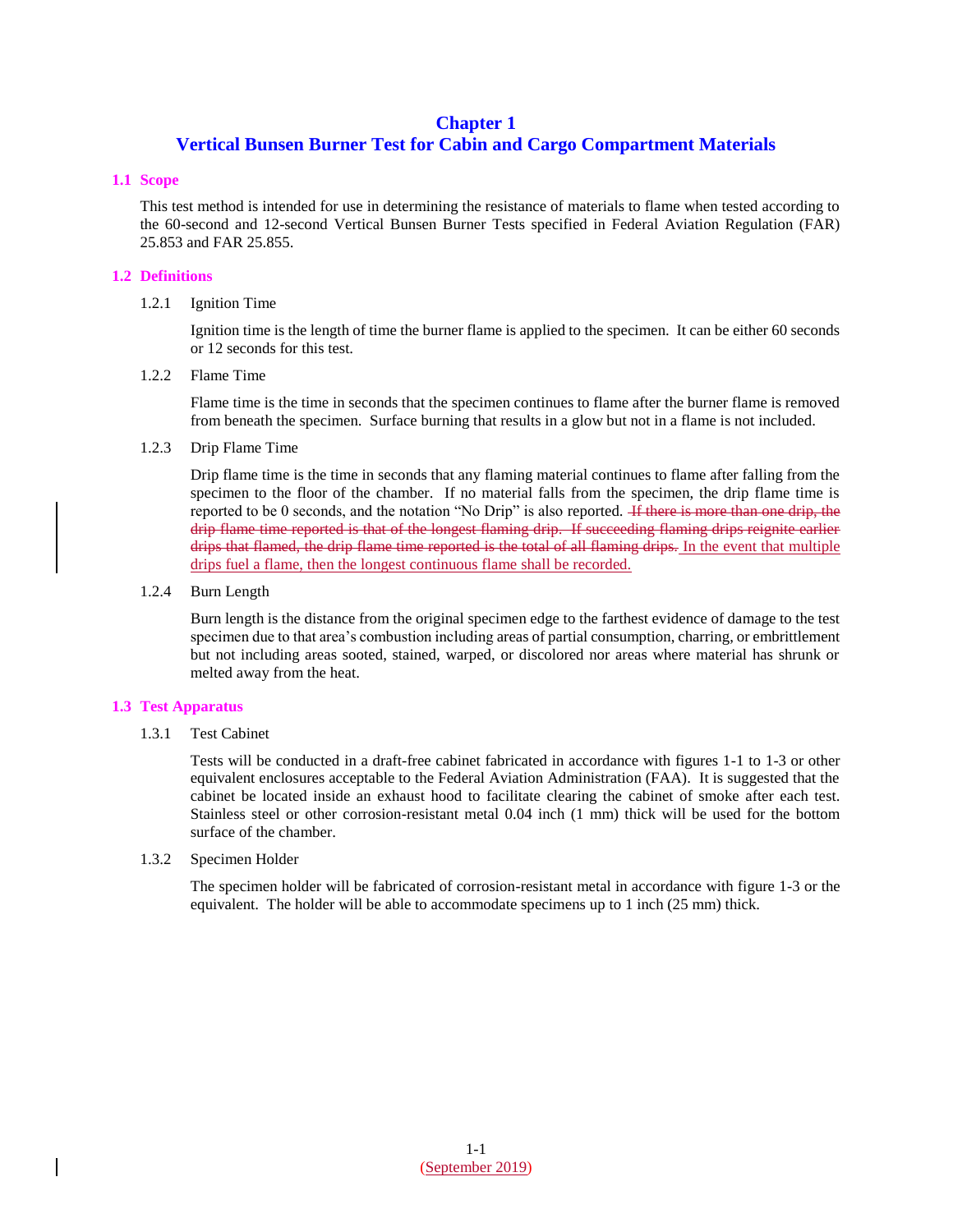

*Figure 1-1. Sketch of Vertical Bunsen Burner Test Cabinet*



*Figure 1-2. Front and Top View of Vertical Bunsen Burner Test Cabinet*

1-2 (September 2019)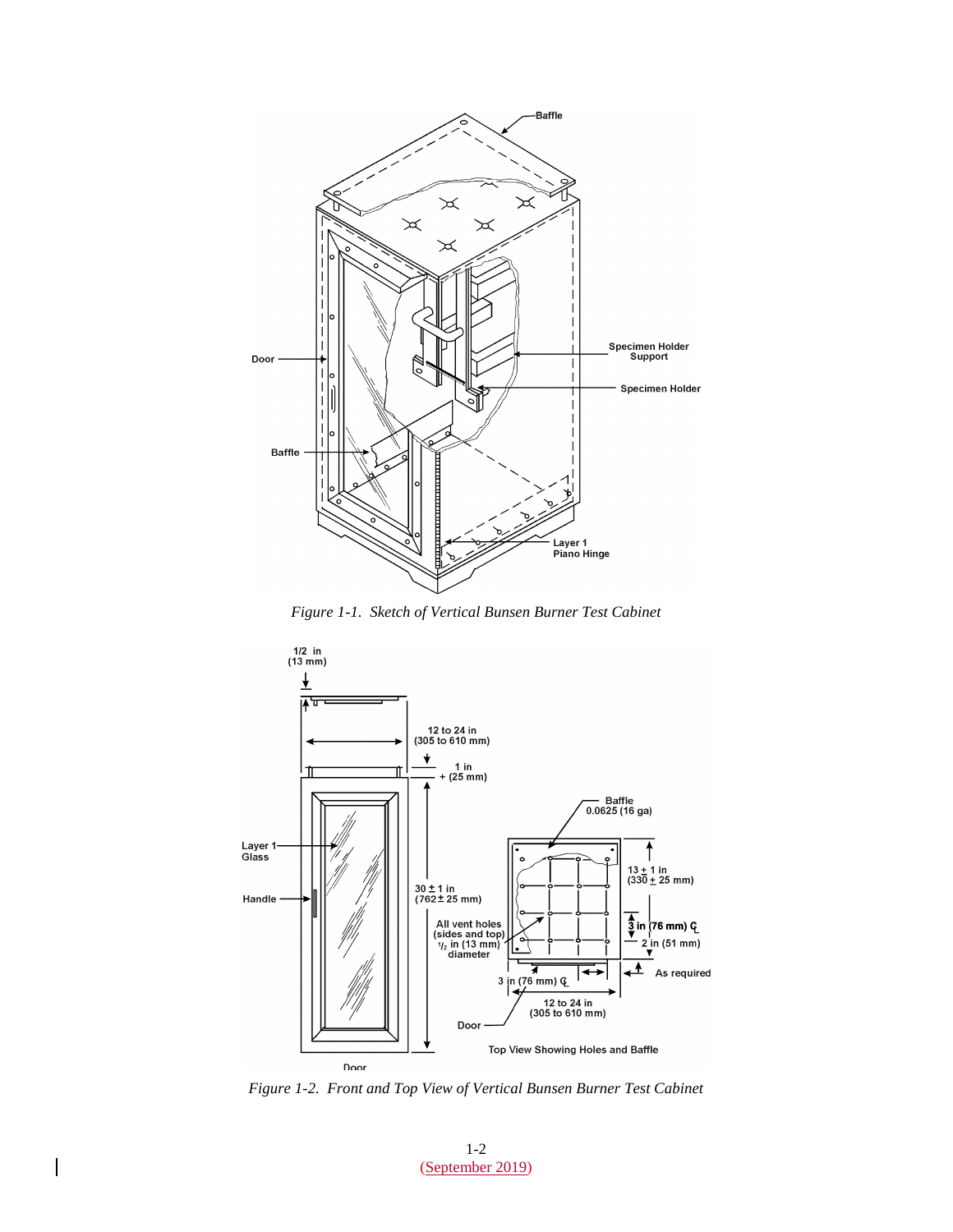

*Figure 1-3. Vertical Bunsen Burner Test Specimen Holder*

#### 1.3.3 Burner

The burner will be a Bunsen or Tirrill type, have a 3/8-inch (10-mm) inside diameter barrel, and be equipped with a needle valve located at the bottom of the burner barrel to adjust the gas flow rate and, thereby, adjust the flame height. There will be a means provided to move the burner into and out of test position when the cabinet door is closed.

1.3.3.1 Burner Fuel

Methane gas (99 percent minimum purity) or other burner fuel acceptable to the FAA will be used. Methane is the preferred fuel. It can be used without adding air through the aspirating holes at the bottom of the burner barrel; e.g., a pure diffusion flame may be used.

1.3.3.2 Plumbing for Gas Supply

The necessary gas connections and the applicable plumbing will be essentially as shown in figure 1-4. A control valve system with a delivery rate designed to furnish gas to the burner under a pressure of  $2 \frac{1}{2} \pm \frac{1}{4}$  psi  $\left(\frac{17 \pm 2 \text{ kPa}}{2}\right)$  at the burner inlet will be installed between the gas supply and the burner.



*Figure 1-4. Burner Plumbing and Burner Flame Height Indicator*

1-3 (September 2019)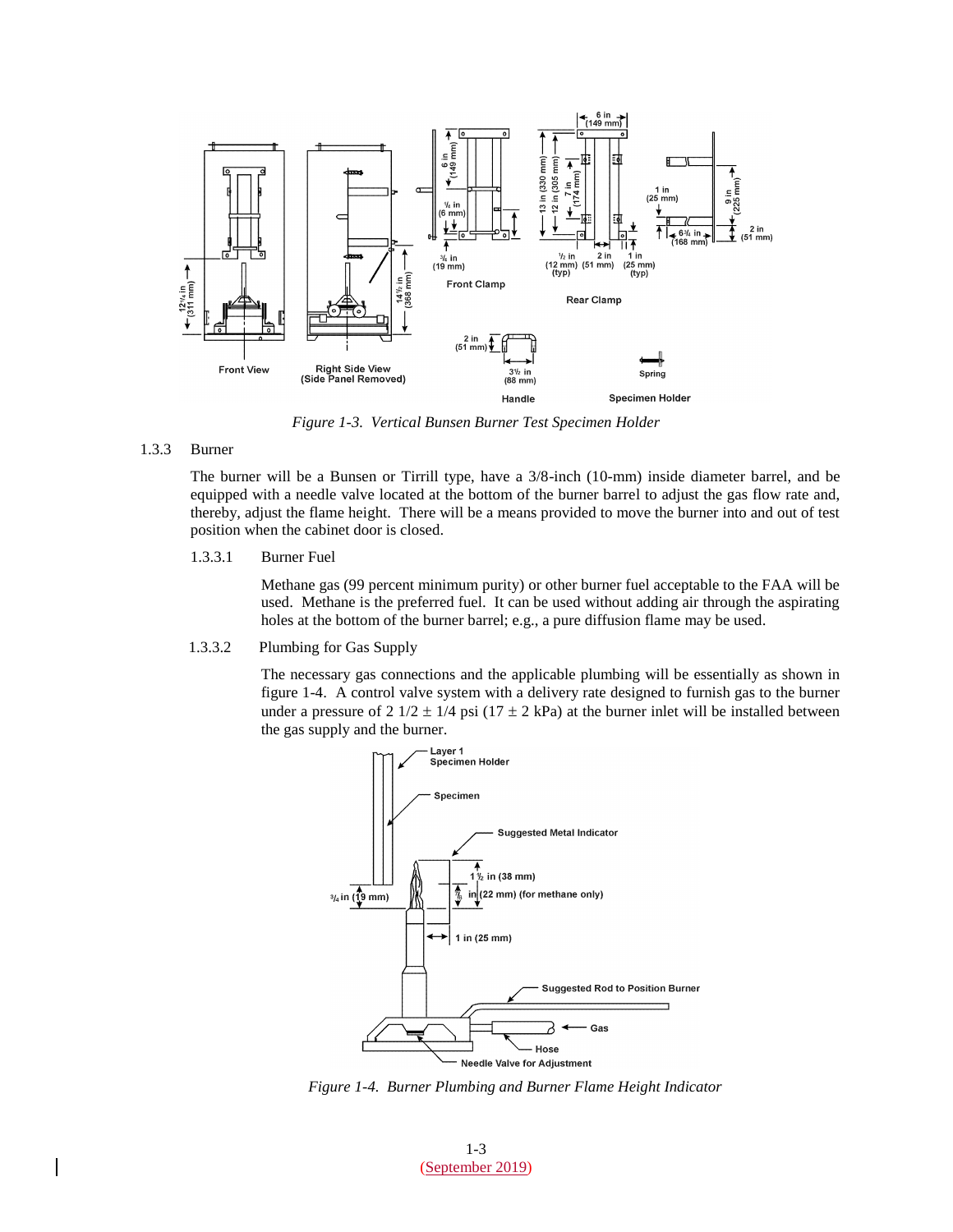#### 1.3.3.3 Flame Height Indicator

A flame height indicator may be used to aid in setting the height of the flame. A suitable indicator has a prong extending 1.5 inches (38 mm) above the top of the burner barrel, is attached to the burner barrel, and spaced 1 inch (25 mm) from the burner barrel, as shown in figure 1-4. If using methane as the burner fuel, it is desirable to have two prongs for measuring the flame height, one prong to indicate the height of the inner cone of the flame and one prong to indicate the height of the tip of the flame. For methane, it has been determined that when the height of the inner cone is 7/8 inch (22 mm) and the tip of the flame is 1.5 inches (38 mm) long, the proper flame profile is achieved.

#### 1.3.4 Timer

A stopwatch or other device, calibrated to the nearest 0.1 second, will be used to measure the time of application of the burner flame, the flame time, and the drip flame time.

#### 1.3.5 Ruler

A ruler or scale graduated to the nearest 0.1 inch (2.5 mm) will be provided to measure the burn length.

#### **1.4 Test Specimens**

1.4.1 Specimen Selection

Specimens tested will be either cut from a fabricated part as installed in the aircraft or cut from a section simulating a fabricated part, e.g., cut from a flat sheet of material or from a model of the fabricated part. The specimen may be cut from any location in the fabricated part. However, the edge to which the burner is applied must not consist of the finished or protected edge of the specimen. Fabricated units, such as sandwich panels, will not be separated into individual component layers for testing.

- 1.4.1.1 For parts that may have different flammability characteristics in different directions (e.g., textiles), separate sets of specimens, cut from each direction showing the greatest difference (e.g., warp and fill), will be provided and tested.
- 1.4.2 Specimen Number

Each separate set of specimens prepared for testing will consist of at least three specimens (multiple places).

1.4.3 Specimen Size

The specimen will be a rectangle at least 3 by 12 inches (75 by 305 mm), unless the actual size used in the aircraft is smaller.

#### 1.4.4 Specimen Thickness

The specimen thickness will be the same as that of the part qualified for use in the airplane, with the following exceptions:

- 1.4.4.1 If the part construction is used in several thicknesses, the minimum thickness will be tested.
- 1.4.4.2 Foam parts that are thicker than 1/2 inch (13 mm), such as seat cushions, will be tested in 1/2 inch (13-mm) thicknesses.
- 1.4.4.3 Parts that are smaller than the size of a specimen and cannot have specimens cut from them may be tested using a flat sheet of the material used to fabricate the part in the actual thickness used in the aircraft.

### **1.5 Conditioning**

Specimens will be conditioned at  $70^{\circ} \pm 5^{\circ}$  F ( $21^{\circ} \pm 3^{\circ}$ C) and  $50\% \pm 5\%$  relative humidity for 24 hours minimum. Remove only one specimen at a time from the conditioning environment immediately before testing.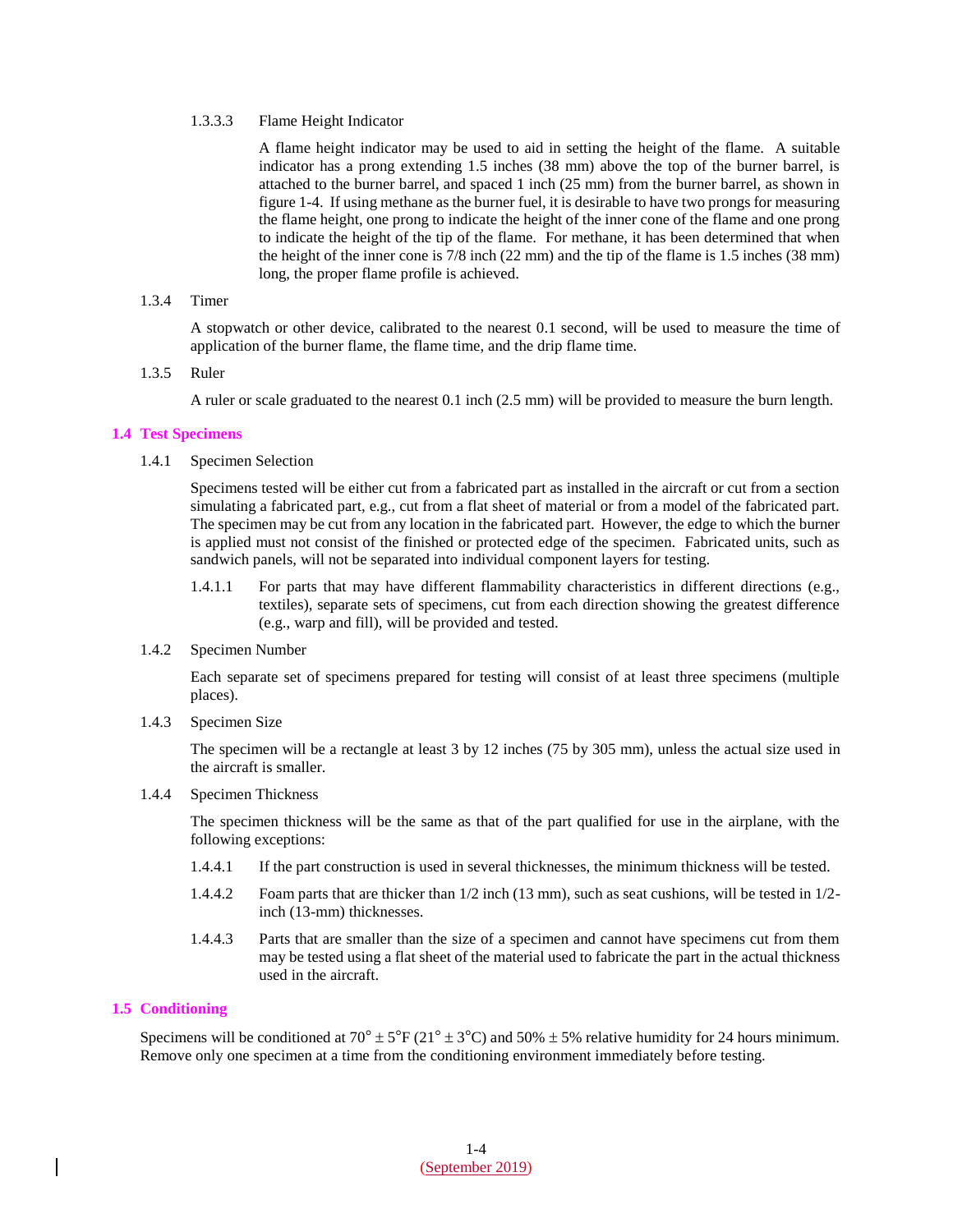### **1.6 Procedure**

- 1.6.1 Burner Adjustment
	- 1.6.1.1 If using methane as the burner fuel, ensure that the air supply to the burner is shut off.
	- 1.6.1.2 Open the stopcock in the gas line fully and light the burner.
	- 1.6.1.3 Adjust the needle valve on the burner to achieve the proper 1.5-inch (38-mm) flame height, in accordance with section 1.3.3.3.

### 1.6.2 Test Procedure

- 1.6.2.1 Place the burner at least 3 inches (76 mm) from where the specimen will be located during the test.
- 1.6.2.2 Insert the specimen with its lower edge 3/4 inch (19 mm) above the level of the top of the burner.
- 1.6.2.3 Close the cabinet door, and keep it closed during the test.
- 1.6.2.4 Start the timer immediately upon positioning the burner. Position the burner so that the flame impinges on the midpoint of the lower edge of the front face of the test specimen. This flame position should be used for all specimens with a thickness greater than 0.25 inch (see figure 1-5). For specimens that are 0.25 inch (6 mm) thick or less, place the burner barrel centerline under the center of the bottom surface of the specimen. For specimens with a cross-section composed of more than one material, each face of the specimen must be tested as described above. Test each surface separately unless the surfaces are of the same materials and construction.Start the timer immediately upon positioning the burner. For sample thicknesses greater than 0.25 inch (6.35 mm), position the burner so that the flame impinges on the midpoint of the lower edge of the front face of the test sample. Test the front and back surfaces separately unless the surfaces are of the same materials and construction. For sample thicknesses of 0.25 inch (6.35 mm) or less, place the burner centered with the bottom surface of the sample. In this configuration, a single test can substantiate both surfaces of a test sample (see figure 1-5).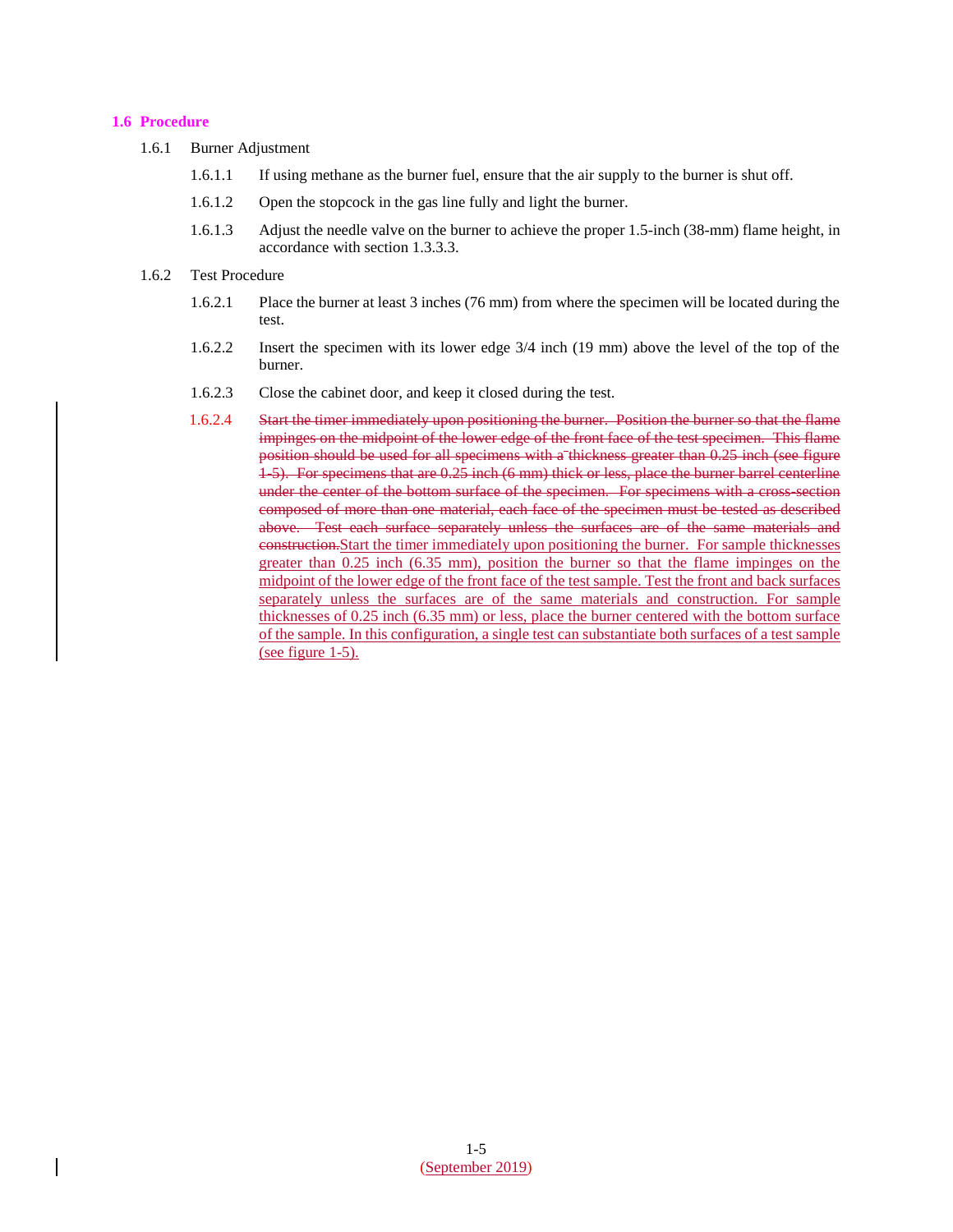

*Figure 1-5. Flame Position on Vertical Specimens*

- 1.6.2.5 Apply the flame for 12 seconds or 60 seconds, as appropriate, and then withdraw it by moving the burner at least 3 inches (76 mm) from the specimen or by turning the gas off.
- 1.6.2.6 If flaming material falls from the test specimen, determine the drip flame time for the specimen.
- 1.6.2.7 Determine the flame time for the specimen.
- 1.6.2.8 After all flaming ceases, open the cabinet door slowly to clear the test cabinet of fumes and smoke. The exhaust fan may be turned on to facilitate clearing smoke and fumes.
- 1.6.2.9 Remove the specimen and determine the burn length. To aid in determining the burn length, a dry soft cloth or tissue, or a soft cloth or tissue dampened with a moderate solvent, such as methyl, ethyl, or isopropyl alcohol (which does not dissolve or attack the specimen material), may be used to remove soot and stain particles from tested specimens.
- 1.6.2.10 Remove any material from the bottom of the cabinet that fell from the specimen. If necessary, clean the test cabinet window and/or back face mirror prior to testing the next specimen.

#### **1.7 Report**

1.7.1 Material Identification

Fully identify the material tested, including thickness. Also, include the specimen length if a 12-inch specimen is not available.

#### 1.7.2 Test Results

1.7.2.1 Ignition Time

Report whether the ignition time was 12 seconds or 60 seconds.

1.7.2.2 Flame Time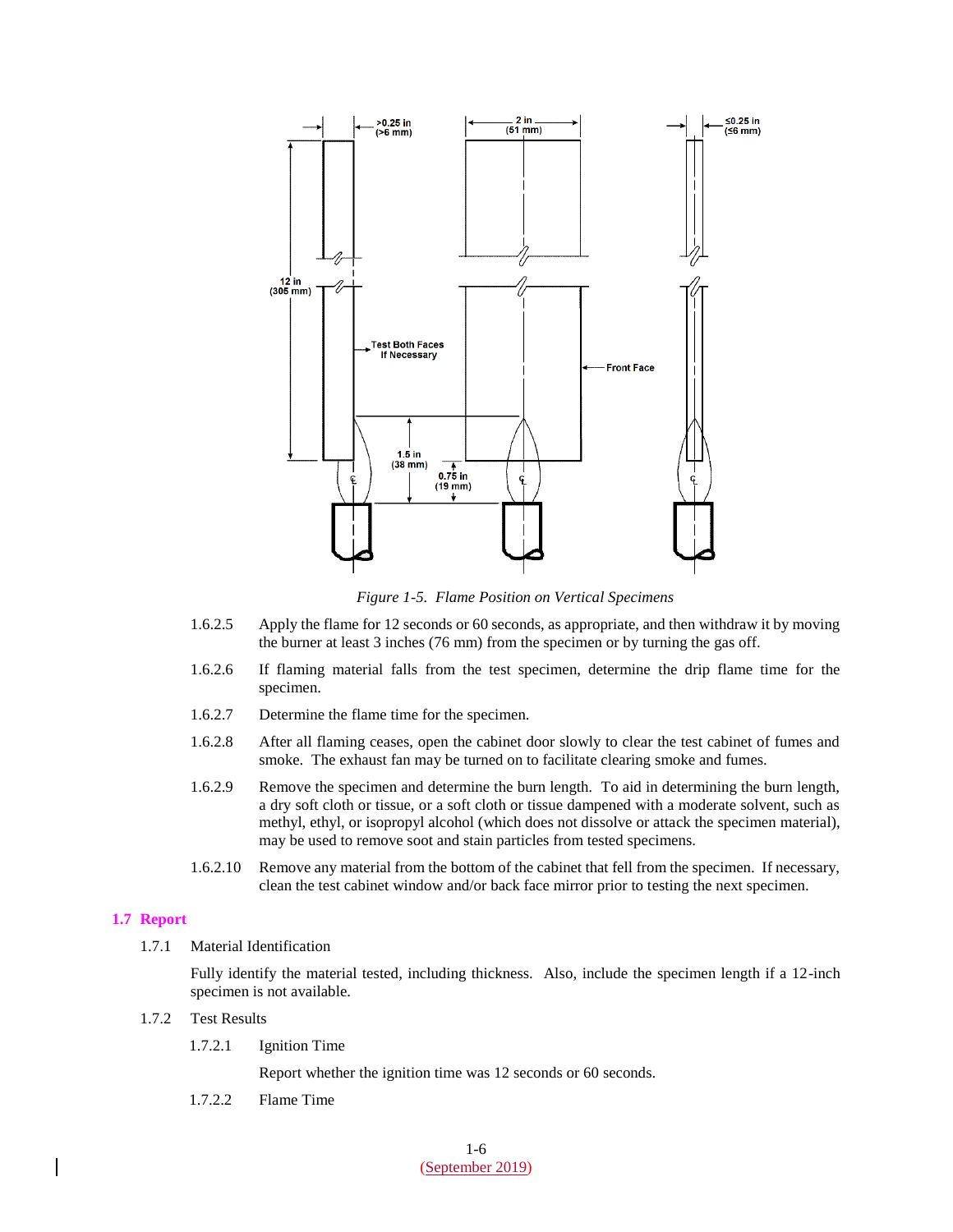Report the flame time for each specimen tested. Determine and record the average value for flame time (see section 1.2.2).

1.7.2.3 Drip Flame Time

Report the drip flame time for each specimen tested. Determine and record the average value for the drip flame time (see section 1.2.3). For specimens that have no drips, record "0" for the drip flame time and also record "No Drips."

1.7.2.4 Burn Length

Report the burn length to the nearest 0.1 inch for each specimen tested. Determine and record the average value for burn length.

# **1.8 Requirements**

1.8.1 Flame Time

The average flame time for all of the specimens tested will not exceed 15 seconds for either the 12-second or the 60-second vertical test.

1.8.2 Drip Flame Time

The average drip extinguishing time for all of the specimens tested will not exceed 3 seconds for the 60 second vertical test or 5 seconds for the 12-second vertical test.

1.8.3 Burn Length

The average burn length for all of the specimens tested will not exceed 6 inches (152 mm) for the 60 second vertical test or 8 inches (203 mm) for the 12-second vertical test.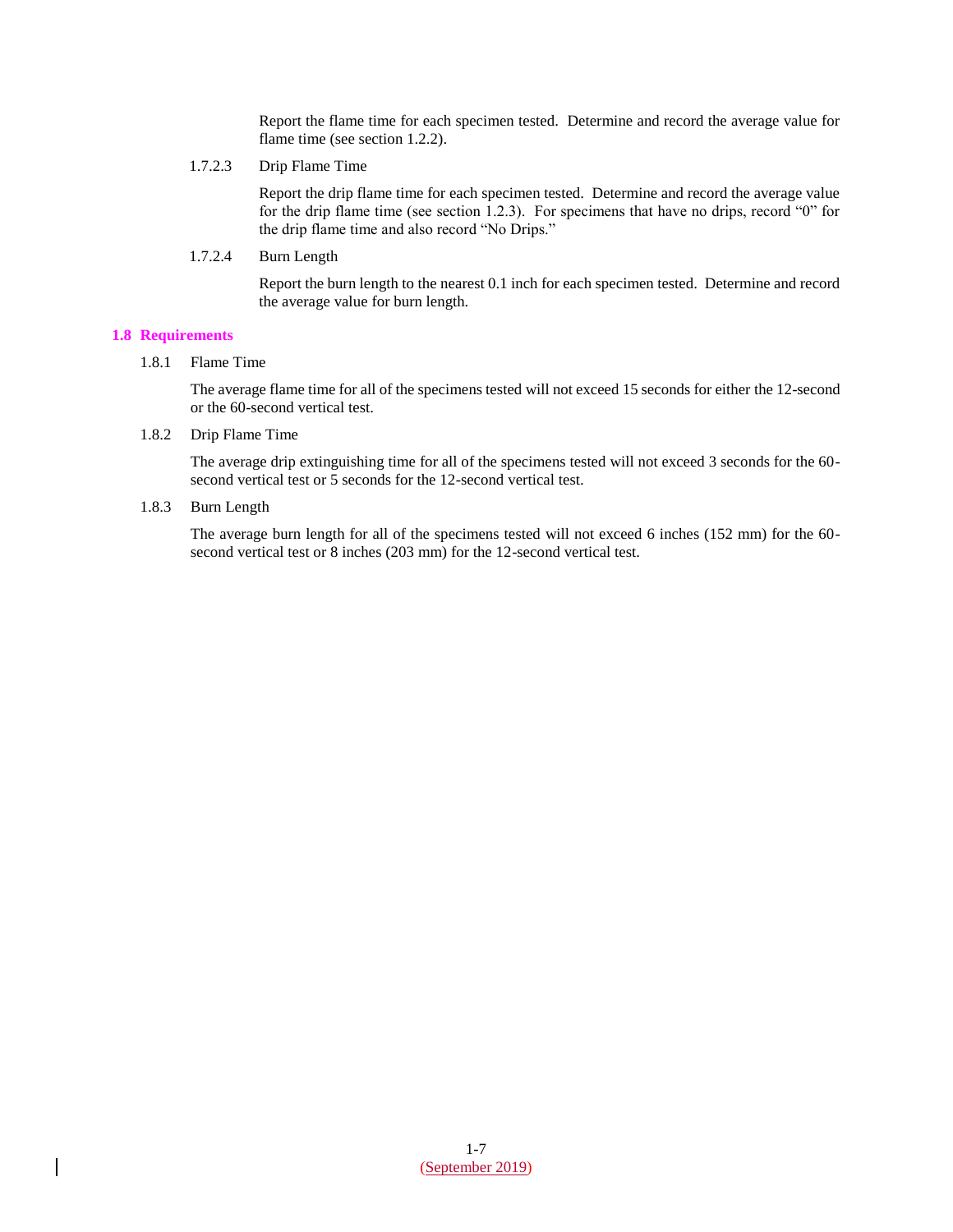# **Chapter 1 Supplement**

This supplement contains advisory material pertinent to referenced paragraphs.

1.2.1 Ignition time should start only after the flame has stabilized and is properly positioned under the test specimen.

1.2.4 This definition of burn length is a clarification of that used in FAR 25, Appendix F, Part I, viz.: "Burn length is the distance from the original edge to the farthest evidence of damage to the test specimen due to flame impingement including areas of partial or complete consumption, charring, or embrittlement, but not including areas sooted, stained, warped, or discolored nor areas where material has shrunk or melted away from the heat source." The main point is that "damage to the test specimen due to flame impingement" is clarified by "damage to the test specimen due to that area's combustion" because it is a better description of the intent of the rule and is consistent with current test practices.

The burn length definition specified in FAR 25, Appendix F, applies to all materials listed in Part 25.853 and FAR 25.855. Since such a wide variety of materials require vertical Bunsen burner testing, areas that might obviously be included as burn length in some materials may not always be as well defined in others.

While burn lengths of materials used in modern aircraft interiors generally fall well below the 6-inch (60-second) or 8-inch (12-second) maximum limit, it is beneficial to develop criteria for those materials that occasionally approach the pass/fail limit.

For the most part, these materials may be divided into four general categories; they are polymeric materials (such as panels, partitions, transparencies, etc., which may be hybrid or single plastic material), textiles, carpeting, and foams.

The following methods have been suggested for determining burn length:

- a. Polymeric Materials. In order to fix the boundary where the flame front was impinging on the specimen surface and damaging the specimen due to that area's combustion, i.e., below which combustion of the specimen occurred and above which it did not, it is necessary to observe the specimen continuously during the test. Flame impingement on the specimen may lead to outgassing due to thermal decomposition. As these gases burn, radiating heat may cause discoloration, sooting, staining, melting, etc., to areas above the flame front. This type of damage is not a result of thermal decomposition due to flaming and, therefore, would not be included in the burn length.
- b. Textiles. Burn length may be determined by using weights as specified in Test Method 5903.1, "Flame Resistance of Cloth, Vertical" (12/28/87) as follows:

After removing the specimen from the test cabinet, allow the specimen to cool and then measure the burn length. The burn length is the distance from the end of the specimen, which was exposed to the flame, to the top of the lengthwise tear made through the center of the charred area. Fold the specimen lengthwise and crease it by hand along a line through the highest peak of the charred area. Insert the hook into the specimen (or insert it into a hole, 1/4 inch (6 mm) in diameter or less) at one side of the charred area 1/4 inch (6 mm) in from the lower end. Attach a weight to the hook of sufficient size (that the weight and hook together equal the total tearing load required shown in table 1).

Gently apply a tearing force to the specimen by grasping the corner of the cloth at the opposite edge of the char from the load and raising the specimen and weight clear of the supporting surface. Raise the specimen in one smooth continuous motion; do not jerk or pull the specimen forcefully upward. Mark the end of the tear on the edge of the specimen and take the char length measurement along the undamaged edge.

- c. Carpeting. Tear the specimen with your hands. Use only enough force to tear the charred material. Stop when the fabric does not give way freely.
- d. Polyurethane Foams. Polyurethane foams are cellular in nature and, therefore, have low thermal conductivity. Since high surface temperatures are generated on exposure to the burner flame, an almost instantaneous conversion to flammable gases results. This, in turn, produces rapid surface flame spread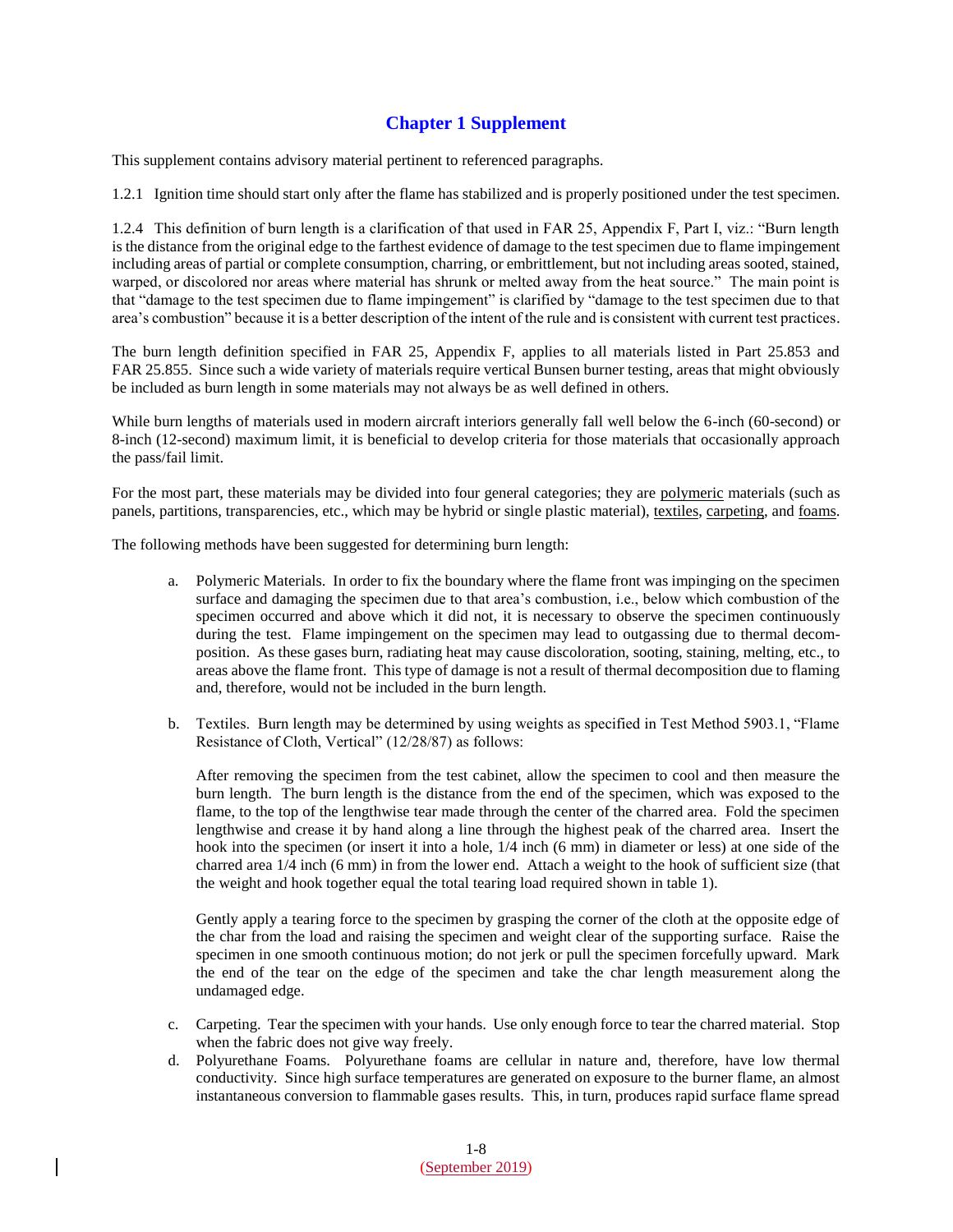with complete consumption of the foam immediately above the ignition source. By definition, complete consumption of an area is part of the burn length and should be included.

| The specific load applicable to the weight of the test cloth should be as follows:          |                 |                                                          |      |
|---------------------------------------------------------------------------------------------|-----------------|----------------------------------------------------------|------|
| Specified weight per square yard of cloth before<br>any fire retardant treatment or coating |                 | The tearing weight for determining<br>the charred length |      |
| Ounces per square yard                                                                      | $g/m^2$         | <b>Pounds</b>                                            | kg   |
| 2.0 to $6.0$                                                                                | 68 to 203       | 0.25                                                     | 0.1  |
| Over 6.0 to 15.0                                                                            | Over 203 to 508 | 0.5                                                      | 0.2  |
| Over 15.0 to 23.0                                                                           | Over 508 to 780 | 0.75                                                     | 0.3  |
| Over 23.0                                                                                   | Over 780        |                                                          | 0.45 |

*Table 1-1. Loads for Determining Char Length*

1.3.1 Suitable test cabinets of the type described are manufactured by the U.S. Testing Co., 1415 Park Ave., Hoboken, New Jersey 07030; Atlas Electric Devices Co., 4114 N. Ravenswood Ave., Chicago, Illinois 60613; and The Govmark Organization, Inc., P.O. Box 807, Bellmore, New York 11710.

Draft free implies a condition of no air currents in a closed in space. One way of determining whether the cabinet is draft free is to place a smoldering and smoking material, such as a lighted cigarette, in the test cabinet, then closing the door and observing the behavior of the smoke for signs of drafts. A test cabinet other than one fabricated in accordance with figures 1-1 to 1-3 may be found to be acceptable after review by the FAA.

The entire inside back wall of the chamber may be painted flat black to facilitate viewing of the test specimen, and a mirror may be located on the inside back surface to facilitate observation of the hidden surfaces.

1.3.3 A suitable burner is available from Rascher & Betzold Inc., 5410 N. Damen Ave., Chicago, Illinois 60625, Catalog No. R3726A.

1.3.3.1 Gases such as natural gas and propane can be used as burner fuel. However, it should be required to show compliance with the 1550°F minimum flame temperature using a 24 American Wire Guage (AWG) thermocouple.

B-gas, which is the burner fuel specified in Federal Test Method Standard 5903, meets minimum temperature requirements and is still used in some laboratories. However, its use has resulted in problems and is not recommended. See note below for more details.

NOTE: B-gas, a mixture of 55 percent hydrogen, 18 percent carbon monoxide, 24 percent methane, and 3 percent ethane, has shown inconsistent burning characteristics in steel cylinders. A "spike" of varying intensity is produced. It has been postulated that the carbon monoxide in the gas may react with the iron in the steel cylinders to produce iron pentcarbonyl (Fe(CO)<sub>5</sub>), which is volatile and may cause interference with the normal flame characteristics and may be the cause of the erratic behavior. Because of the inconsistent flame characteristics, B-gas, at least if supplied in steel cylinders, is not recommended. No data are presently available about the suitability of B-gas supplied in cylinders of other materials, such as aluminum.

A phenomenon that some labs have experienced is a sharp decrease in flame temperature after about three-fourths of the gas originally in the cylinder has been used. This has occurred primarily in labs that have single-stage regulators on their gas cylinders. Single-stage regulators differ from two-stage regulators in that control of the discharge pressure is not as accurate. Few designs should maintain constant or near constant discharge pressures over the full range of cylinder pressures. Therefore, it is necessary to make adjustments periodically to allow for decreasing inlet pressures. Even the slightest drop in pressure should affect the flow rate of gas through the burner orifice. This, in turn, should cause temperature variation. By using a two-stage regulator or adjusting pressure on a single-stage regulator, as the cylinder gets low, this problem can essentially be eliminated.

1.3.3.3 The tip of the methane flame is blue, transparent, and difficult to see. It is more easily seen if there is no light on the flame, as in a darkened room. The inner cone of the flame is, however, more visible and easily seen and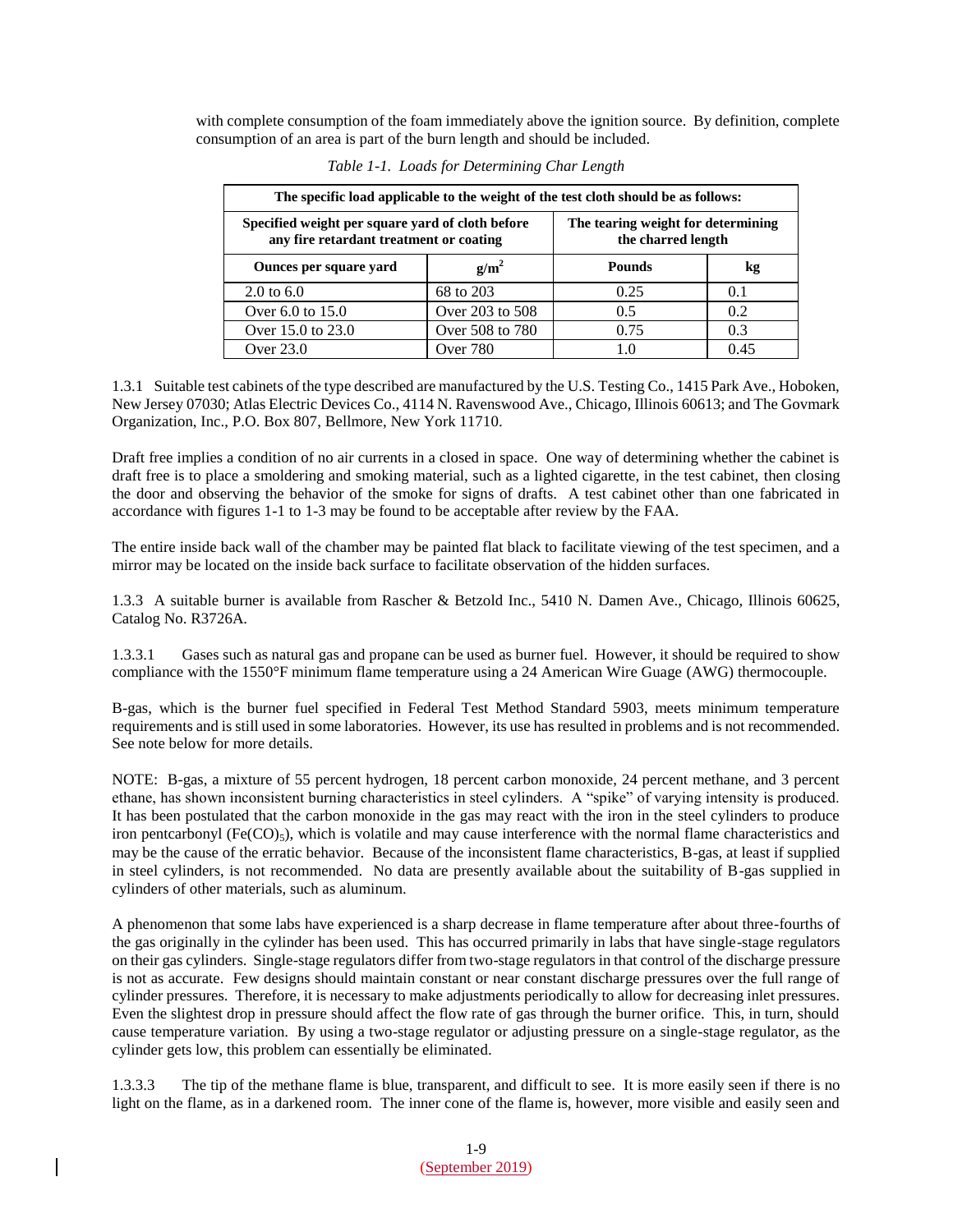can be used to monitor flame height. When the flame height (blue transparent tip) is set to 1.5 inches, the height of the inner cone has been found to vary slightly from burner to burner, but is generally about 7/8 inch. Therefore, if the inner cone height is used to monitor flame height, the inner cone height needs to be established for that burner.

1.4.1 Currently, the most commonly used specimens are thermal/acoustic insulation blankets consisting of fiberglass insulation with scrimmed film cover. Appendix F to FAR Part 25 states that materials must be tested either as a section cut from a fabricated part as installed in the airplane or as a specimen simulating a cut section. Therefore, it is by regulation mandated that the insulation blanket be tested as a finished product (insulation and film cover together). Appendix F also states that the edge to which the burner flame is applied must not consist of the finished or protected edge of the specimen, but must be representative of the actual cross-section of the material or part installed in the airplane. Therefore, a 3- by 12-inch section of the blanket for vertical testing should be cut from the interior and must not include an enclosed edge.

1.4.3 By regulation, there must be at least 2 inches of the specimen exposed; however, the text specifies a specimen cut 3 inches in width. This allows enough material to ensure that the specimen is securely held in the holder. From experience, it has been found that materials such as textiles and films are difficult to secure in the holder and, therefore, may be cut even greater than 3 inches in width. This allows the operator adequate material to pull or adjust so that the specimen does not buckle or fall out of the holder.

1.4.4 According to the FAR 25.853, the specimen thickness must be no thicker than the minimum thickness to be qualified for use in the airplane. If the test facility has found from experience or has questions concerning the flammability of a thicker specimen, then vertical testing may be conducted and test data recorded for further review.

1.5 As stated in the FAR 25.853, only one specimen may be removed at a time from the conditioning chamber prior to being subjected to the flame. Some facilities, however, have conditioning chambers located in areas remote from the testing area. In this case, it is permissible to remove more than one specimen at a time only if each specimen is placed in a closed container (a plastic stowage bag is acceptable) and protected from contamination such as dirty lab tops, soot in the air, etc., until the specimen is subjected to the flame.

1.6.2.2 Inserting the standard sized 3-inch (76-mm) -thick thermal/acoustic insulation test specimen into the Bunsen burner holder results in extreme compression of the blanket on the sides and an elliptical section on the bottom center. This configuration may compromise test results. The recommended method is to mount the specimen on the front face of the holder and use safety wire to secure it in place. It has been found that two pieces of safety wire, one wrapped around the 10-inch point and one wrapped around the 6-inch point, keep the sample flat and in place.

1.6.2.3 It is important to note that the test should be watched carefully while it is being conducted. This applies to all samples.

1.6.2.4 More information is available in DOT/FAA/CT-86/22, "An Investigation of the FAA Vertical Bunsen Burner Flammability Test Method." Appendix F, FAR 25.853, Part I describes this test and specifies that the flame be placed "along the centerline of the lower edge." The "centerline of the lower edge" is the line from the front face to the back face of the specimen. For thicker specimens, this is ambiguous since exactly "where" along the "centerline of the lower edge" is not specified. For specimens that are 0.25-inch (6 mm) thick or less, place the burner barrel centerline under the center of the bottom surface of the specimen. For specimens thicker than 0.25 inch (6 mm), center the burner barrel under the midpoint of the lower edge of the front face of the test specimen (see figure 1-5).

For specimens thinner than the burner barrel thickness (3/8 inch; 10 mm), test results are relatively insensitive to exactly where "along the centerline of the lower edge" the burner flame is placed. For samples of greater thickness, however, burn lengths are typically an inch or so longer if the burner barrel centerline is placed under or near the specimen face, and flame times are sometimes a little longer than if the flame is placed per the original handbook, Report DOT/FAA/CT-89/15, September 1990.

Materials used in contemporary (especially post Amendment 25-61 which imposed heat release requirements) designs produce burn lengths and flame times that are considerably less than the acceptance criteria for certification (6 inches and 15 seconds), regardless of where the flame is placed. Although where the burner flame is applied is not of